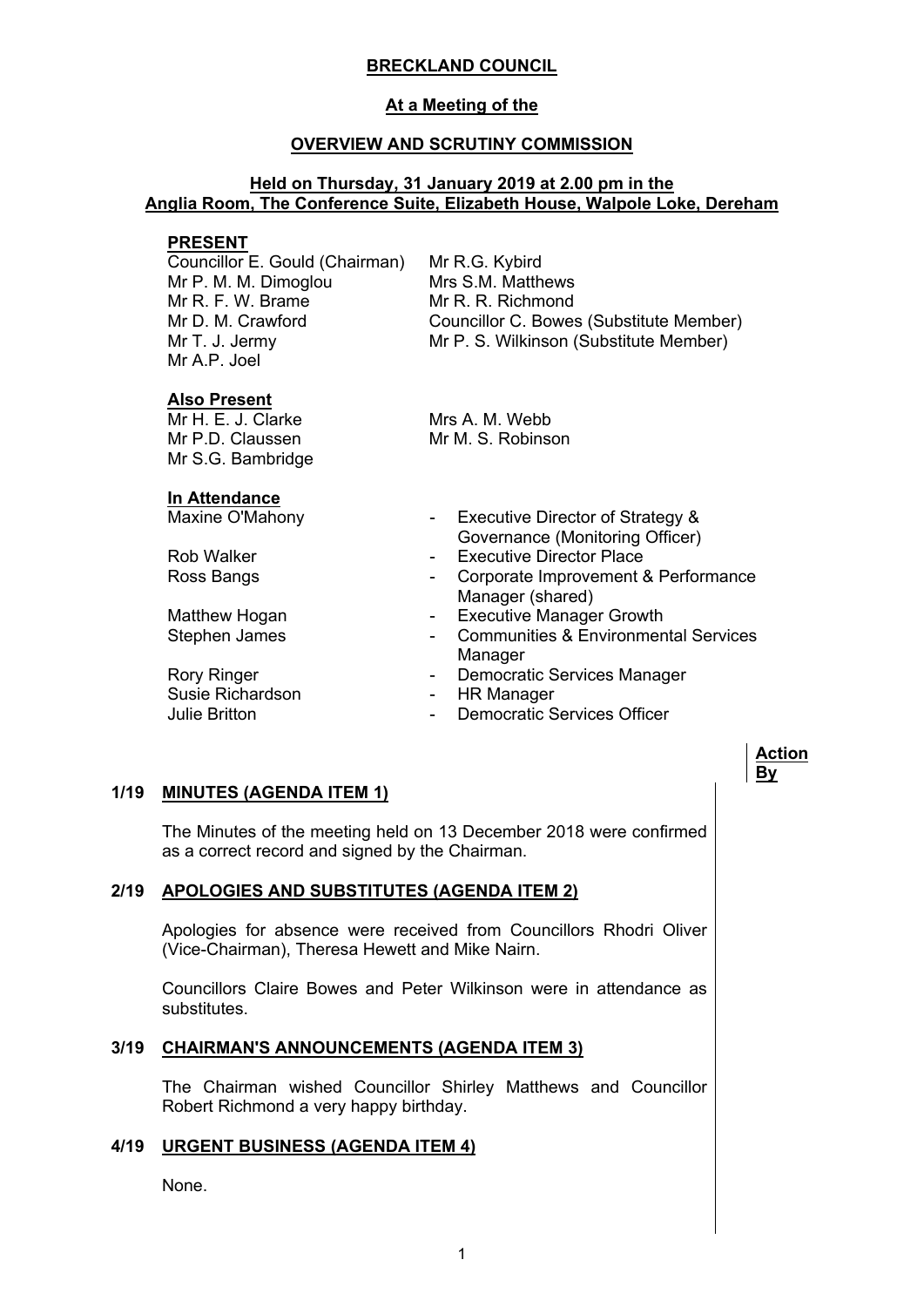# **5/19 DECLARATION OF INTERESTS (AGENDA ITEM 5)**

None declared.

### **6/19 NON-MEMBERS WISHING TO ADDRESS THE MEETING (AGENDA ITEM 6)**

Councillor Gordon Bambridge, the Executive Member for Growth, Councillor Paul Claussen, the Executive Member for Place (Health Lead), Councillor Mark Robinson, the Executive Member for Governance and Councillor Alison Webb, the Executive Member for People and Information were in attendance.

# **7/19 GENDER PAY GAP REPORT (AGENDA ITEM 7)**

Councillor Alison Webb, the Executive Member for People & Information presented the report.

The Equality Act 2010 Regulations 2017 required employers with 250 or more employees to publish information relating to the gender pay gap in their organisation.

This involved carrying out six calculations that highlighted the differences between the average earnings of men and women (see section 1.2 of the report).

According to the report, Breckland Council's gender pay gap had improved compared to the previous year, showing 22.8% for 2017 and 13.1% for 2018.

In terms of figures, Councillor Webb was proud to report that this authority was well below the national average and had worked hard to reduce the gap.

In response to a question, Members were informed that the Anglia Revenues Partnership (ARP) staff were employed by Breckland Council.

Councillor Dimoglou said that he found the calculations in respect of workforce demographics a little confusing and asked if it was appropriate to base the figures around Contact Centre staff bearing in mind that they were mostly female.

Maxine O'Mahony, the Executive Director for Strategy & Governance advised that, although this was a very good point, Breckland Council's data was comparable to other Councils and the Local Government Association. 76% of Breckland's staff were female and were at the lower end paid roles whereas the Council's contracted services were more of the male gender and if added to the mix the figures would be much lower.

Councillor Jermy was very pleased with the report but asked how this improvement had come about as the previous year Breckland Council had the greater percentage pay gap compared to other authorities in Norfolk. He also wanted to know if Capita had been included and if the process had been found useful.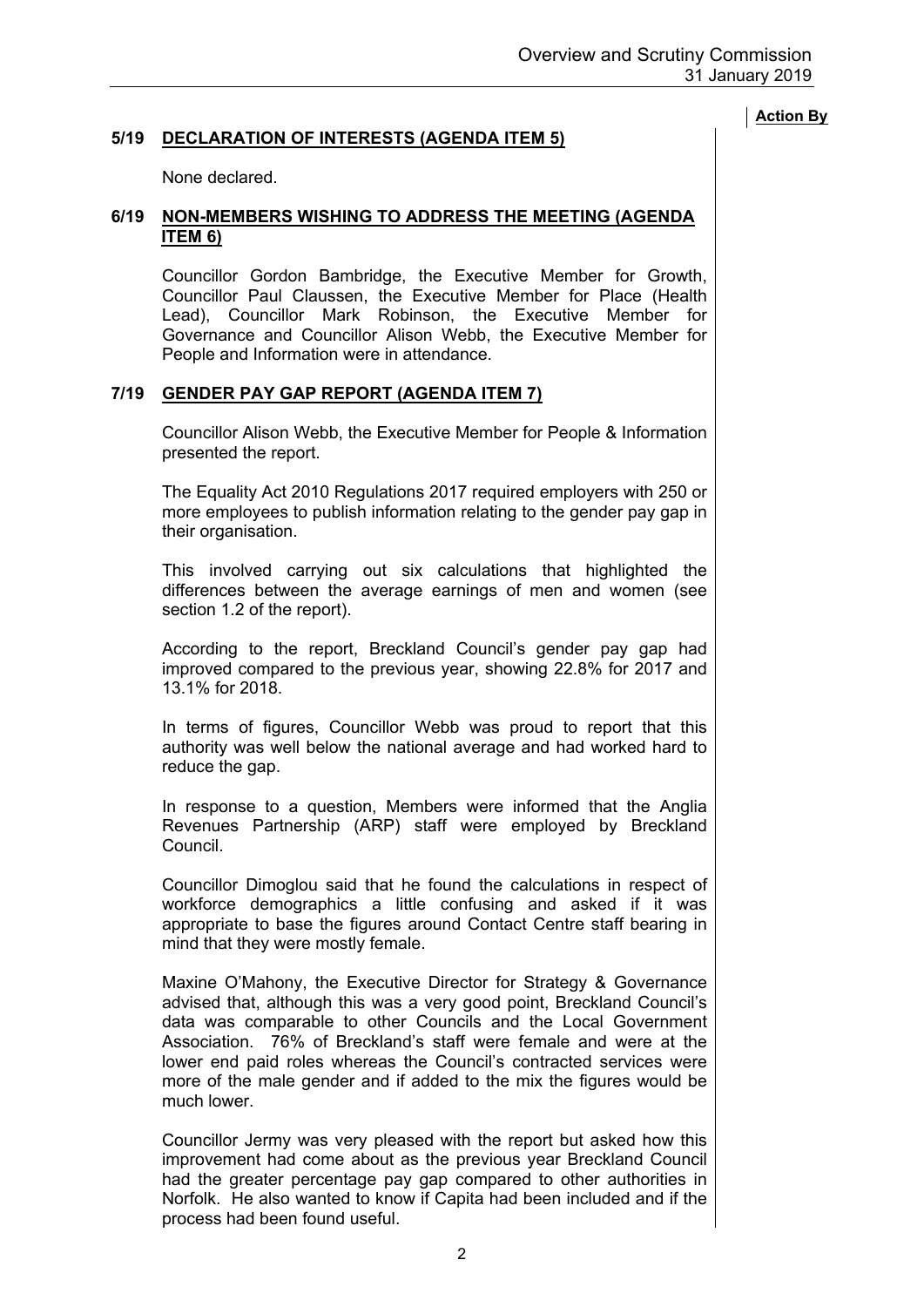Councillor Webb explained that Capita staff were not on the Council's payroll and therefore, had not been included in the figures.

The HR Manager advised that the improvement in the gender pay gap had been due to the programme of talent management in recruiting and promoting people based on their natural strengths and placing less emphasis on their qualifications and experience; therefore, widening the Council's pool of applicants. Recruitment adverts had also been improved to be gender neutral and roles were now advertised using social media and online publications which had proved to be a successful method in recruiting talent. There was still a great deal of work to be done and no-one was 100% sure of how the Council had performed compared to other Councils as the results were not due to be published until the end of March 2019.

The report was otherwise noted.

# **8/19 PAY POLICY STATEMENT 2019/20 (AGENDA ITEM 8)**

The Executive Member for People & Information presented the Pay Policy Statement to Members. Under Section 38 of the Localism Act, a Pay Policy Statement was required to be produced annually and approved by 31 March each year.

Councillor Dimoglou asked about the 'makeup' of the Joint Appointments & Disciplinary Committee. He also asked about the Chief Officer pay-bands and why there were such vast differences between them and who decided where these people were put.

The Executive Director for Strategy & Governance explained that pay grades were set collectively by the Joint Appointments & Disciplinary Committee and the pay bands were created via job evaluations that all local Councils had to abide by.

Councillor Joel asked if South Holland staff were on the same pay ceilings as Breckland. Members were informed that it had been agreed that all shared staff would be under Breckland Councils terms & conditions and pay grades. A recent review of South Holland District Council's terms and conditions had been undertaken and were now much more aligned.

Councillor Jermy drew attention to the fact that during his discussions with the Independent Remuneration Panel members, a Panel that set the Members' allowances, an allowance for the use of electric vehicles was discussed and he asked if this could be considered for staff.

The Executive Director for Strategy and Governance said that this would be investigated.

**RECOMMEND** to Council that the Pay Policy Statement be approved.

# **9/19 Q3 2018-19 PERFORMANCE OVERVIEW REPORT (AGENDA ITEM 9)**

The Executive Member for People & Information presented the report.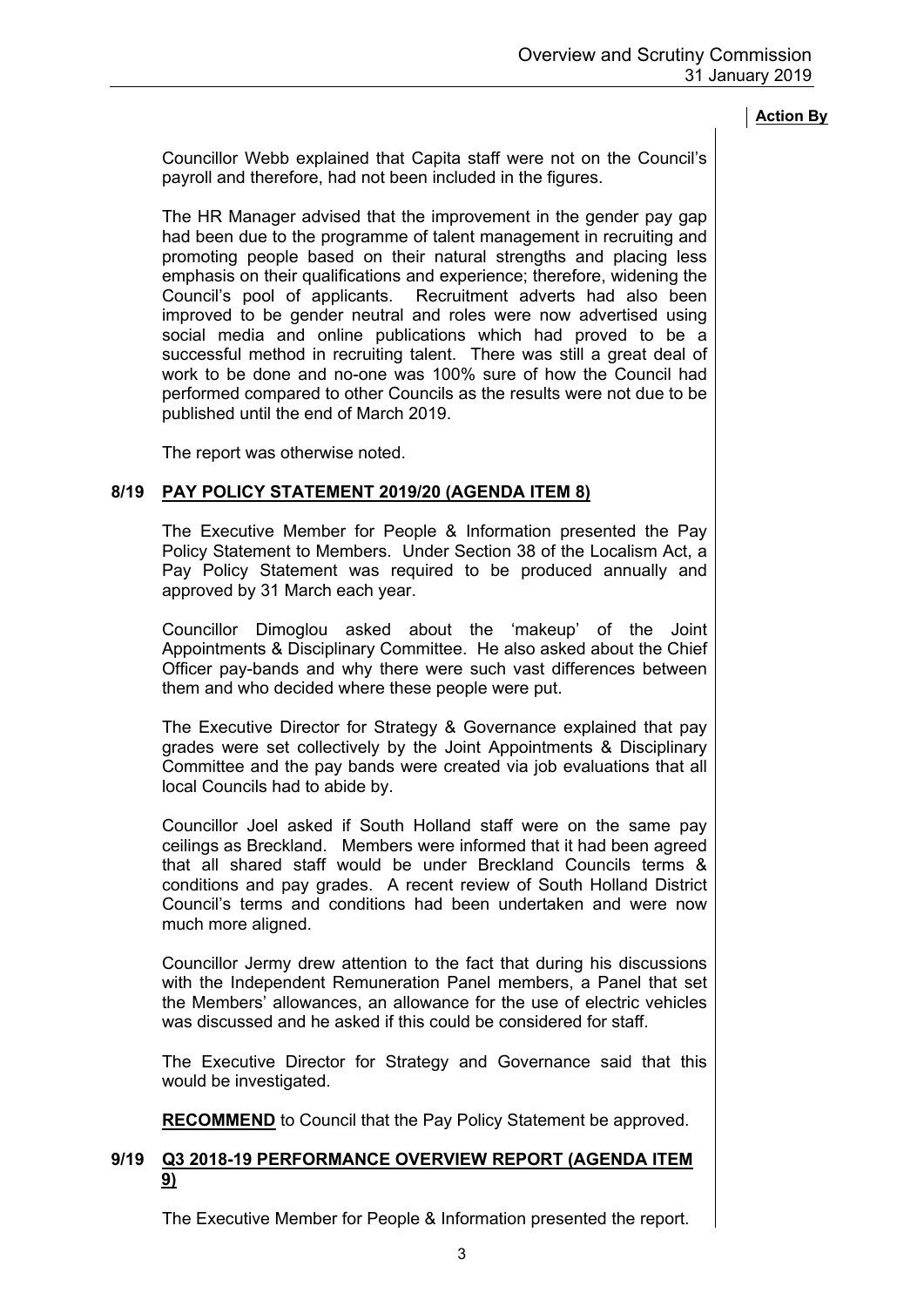Ross

| The Council continued to operate at a good level and the areas of        |  |  |  |  |  |
|--------------------------------------------------------------------------|--|--|--|--|--|
| success, particularly in relation to the number of complaints responded  |  |  |  |  |  |
| to within the timescale, were explained (see section 1.3 of the report). |  |  |  |  |  |
| The missed waste collections had seen the best quarter performance       |  |  |  |  |  |
| ever recorded; in total, there were only 17 missed bins for the whole of |  |  |  |  |  |
| the district in this period and was a very positive reflection on the    |  |  |  |  |  |
| SERCO and Environmental Services teams.                                  |  |  |  |  |  |
|                                                                          |  |  |  |  |  |
| There were a few areas of concern including the amount of gross          |  |  |  |  |  |
| income generated by the Environmental Health, Training and               |  |  |  |  |  |
| Consultancy (EHT+C) commercial trading arm, staff turnover, staff        |  |  |  |  |  |
| sickness and major planning application determination times. As far as   |  |  |  |  |  |
| the EHT+C was concerned, the Team was looking at new ways of             |  |  |  |  |  |
| marketing with a view of achieving the target at the end of the year.    |  |  |  |  |  |

marketing with a view of achieving the target at the end of the year. Sickness rates were attributed to seasonal illnesses and for planning there had been a decline in the number of major planning applications with the national standard at just 50%; however, Capita was confident that this would improve in this calendar year.

Councillor Brame queried the content of the key performance indicator table at section 1.2 of the report and felt that the incorrect information had been included as previously agreed. The Executive Member for People & Information apologised but assured Members that the content was in fact correct it was the header that was wrong. Ross Bangs, the Corporate Improvement & Performance Manager also apologised for the date at the top of the header and explained that the monthly data within the graph was not comparable to previous quarters as the indicators changed in each quarter. Ross Bangs

Referring to the graph, Councillor Brame had noticed that every previous quarter 3 had been better than this quarter 3 and felt that the chart should not have been included.

The Chairman said there was a benefit in having the chart it just needed to be re-jigged. Bangs

With regard to the report itself, Councillor Dimoglou raised a couple of points; the first being at section 1.4 of the report in relation to the number of complaints responded to within the timescale. He felt that it should not be about how fast the Council took to respond it should be how quickly the complaint was resolved and how this was measured. The Corporate Improvement & Performance Manager said that a report could be produced in future showing the number of complaints that had been escalated to stage 2. Ross Bangs

The second point raised was in relation to staff turnover highlighted at section 1.9 of the report. Councillor Dimoglou was aware of the difficulty that the Chief Executive had in dealing with a constant undertone of staff discontent and he had grave concerns that Breckland Council could be sleepwalking into an unmanageable situation. The Corporate Improvement & Performance Manager reported that the HR Team was satisfied with the level of staff turnover and the figures had been benchmarked against other authorities. The Executive Member for People & Information said that these benchmarking figures could be included in future reports. Councillor Dimoglou felt that the results of Ross Bangs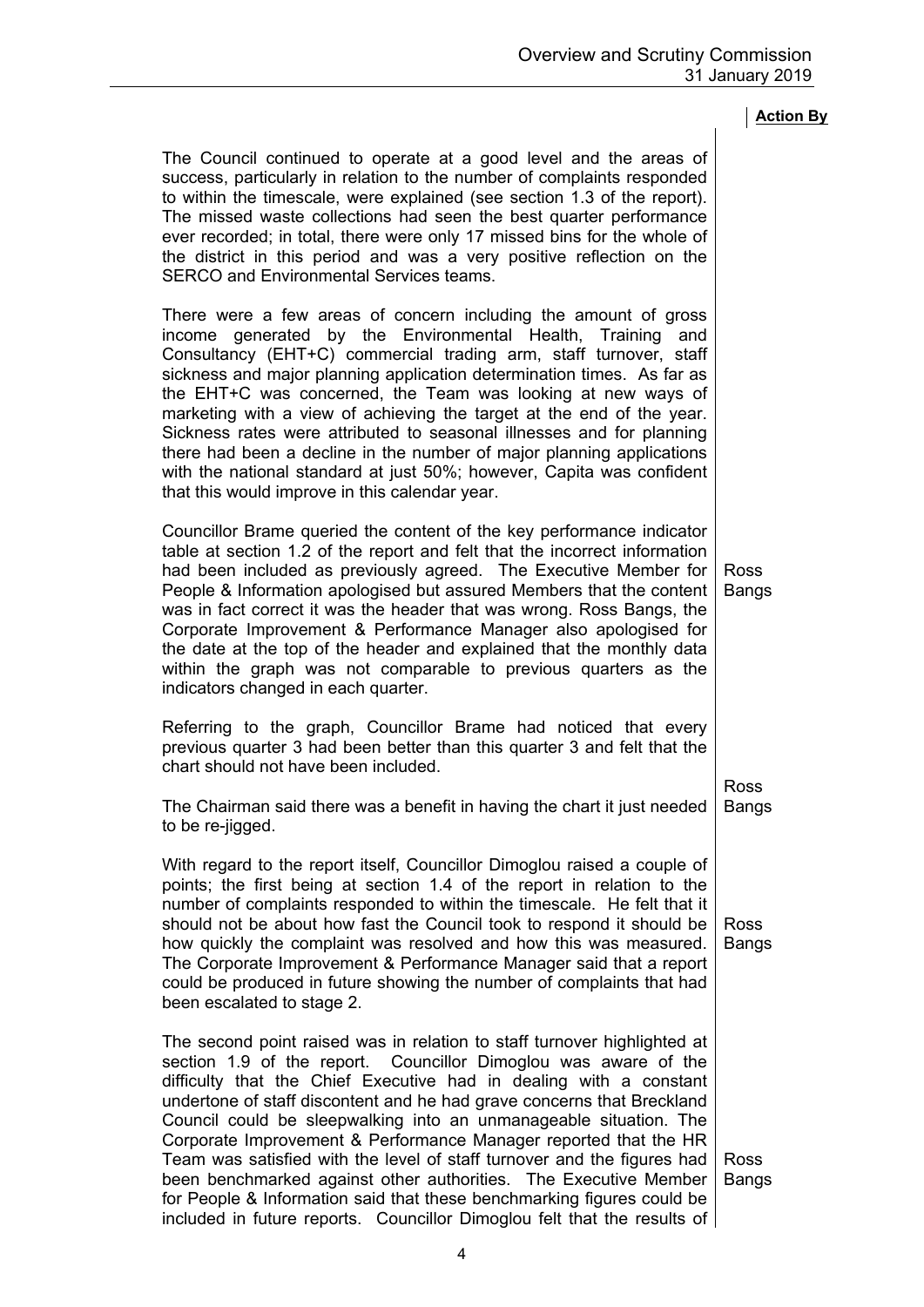|                                                                                                                                                                                                                                                                                                                                                                                                                                                                                                                                                                                                                                                                                                                                                                                | <b>Action By</b>            |
|--------------------------------------------------------------------------------------------------------------------------------------------------------------------------------------------------------------------------------------------------------------------------------------------------------------------------------------------------------------------------------------------------------------------------------------------------------------------------------------------------------------------------------------------------------------------------------------------------------------------------------------------------------------------------------------------------------------------------------------------------------------------------------|-----------------------------|
| exit interviews should also be included in future reports.                                                                                                                                                                                                                                                                                                                                                                                                                                                                                                                                                                                                                                                                                                                     |                             |
| Councillor Wilkinson, also referring to section 1.9 of the report, asked<br>the meaning of the sentence – 'staff choosing to leave rather than be<br>formally managed through a process, which is a positive'. The<br>Executive Director for Strategy & Governance explained that the<br>Council had to have a performance framework and was performance<br>managing appropriately – it was a positive but the wording would be re-<br>considered.                                                                                                                                                                                                                                                                                                                             | <b>Ross</b><br><b>Bangs</b> |
| Councillor Jermy mentioned the tables in respect of fly-tipping on pages<br>46 and 48 of the agenda pack and the 33% increase for quarter 3 and in<br>respect of having faith in the statistics in relation to tonnage. He also<br>mentioned homelessness and felt that the whole point of KPIs and<br>performance was to be aware of where the flash points were.<br>He was<br>aware that Breckland had the biggest increase in homelessness in<br>Norfolk and this had not been reflected in the reports description. In<br>response, the Executive Member for People & Information said that she<br>would work with the Corporate Improvement & Performance Manager in<br>respect of both the aforementioned matters to ensure that the figures<br>etc were indeed correct. | <b>Ross</b><br><b>Bangs</b> |
| Councillor Crawford also had problems understanding the descriptive<br>note for homelessness. Members were provided with an explanation of<br>the Homelessness Reduction and Act. From 3 April 2018, there had<br>been a major change in the way local housing authorities responded to<br>homeless people and placed renewed emphasis on the prevention of<br>homelessness including extending the period in which a household was<br>threatened with homelessness from 28 days to 56 days and aimed to<br>help all those who were homeless and eligible. In other words there<br>would be a short term fix during this 56 day period such as B&B<br>accommodation until a permanent home could be found                                                                      |                             |
| The content of the report was otherwise noted; subject to the<br>aforementioned changes being included in future reports.                                                                                                                                                                                                                                                                                                                                                                                                                                                                                                                                                                                                                                                      |                             |
| 10/19 <u>SECTION 106 (AGENDA ITEM 10)</u>                                                                                                                                                                                                                                                                                                                                                                                                                                                                                                                                                                                                                                                                                                                                      |                             |
| Rob Walker, the Executive Director for Place presented the report.                                                                                                                                                                                                                                                                                                                                                                                                                                                                                                                                                                                                                                                                                                             |                             |
| The report informed Members of the process by which S106 funding<br>was received, processed and released.                                                                                                                                                                                                                                                                                                                                                                                                                                                                                                                                                                                                                                                                      |                             |
| A number of key points were highlighted (see section 1.6 to 1.10 of the<br>report). Members were informed that Charlotte Brennan was now the<br>dedicated S106 Officer and regularly liaised with Finance to check that<br>all income due had been raised and confirmed the balances that were<br>still available to spend.                                                                                                                                                                                                                                                                                                                                                                                                                                                    |                             |
| Appendices attached to the report included the S106 funds spreadsheet<br>that highlighted how much S106 Agreement funding had been collected<br>and where it had and could be spent. The remaining appendix,<br>Appendix B, was the actual application form that the Town and Parish<br>Councils were required to complete.                                                                                                                                                                                                                                                                                                                                                                                                                                                    |                             |
| Councillor Kybird had asked for the S106 Agreement report to be                                                                                                                                                                                                                                                                                                                                                                                                                                                                                                                                                                                                                                                                                                                |                             |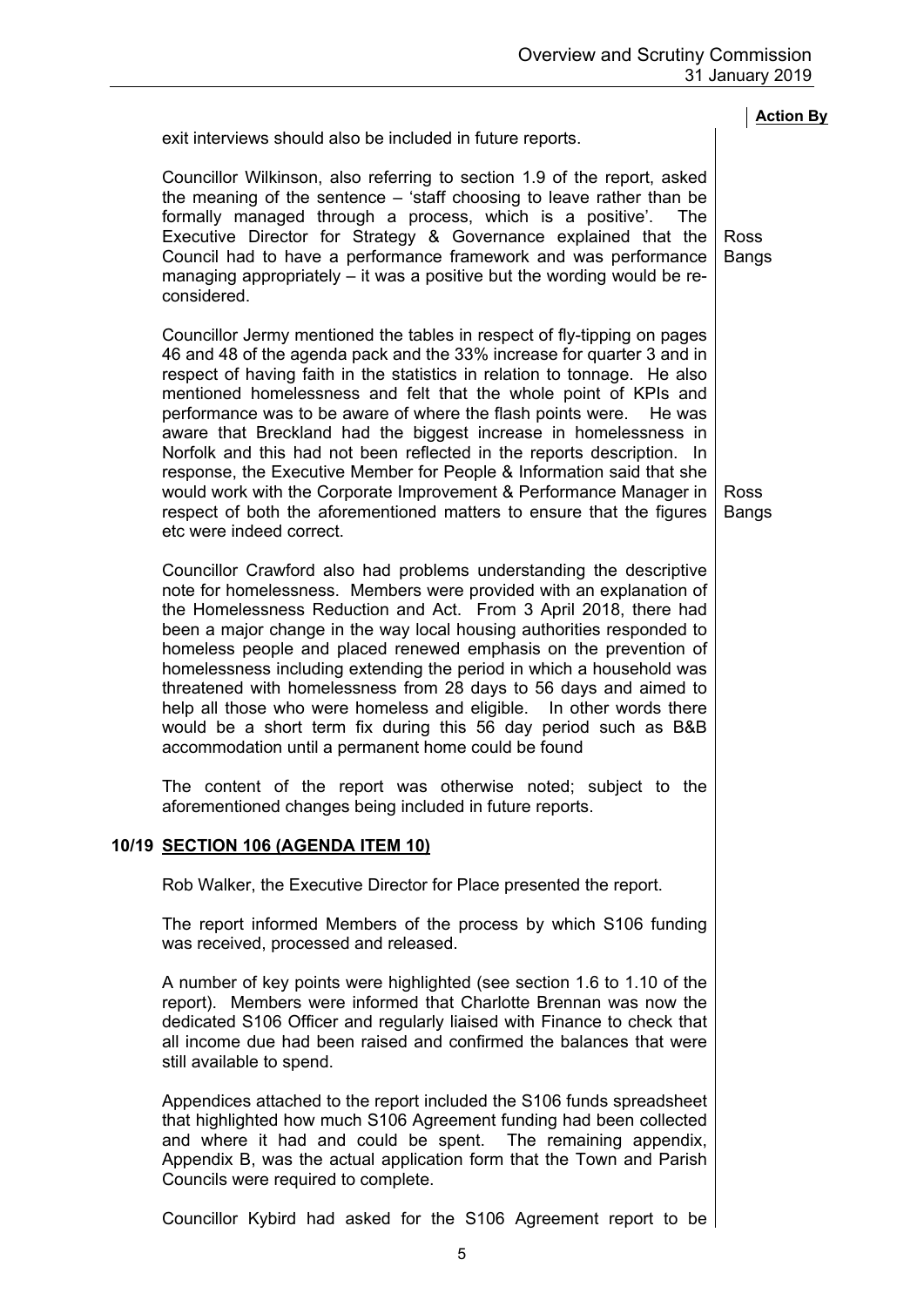| discussed at an Overview & Scrutiny Commission meeting as he had<br>concerns as to whether the S106 process for deciding where the<br>monies should be spent was, as far as he was concerned, consistent<br>and transparent. Members were informed that Parish and Town<br>Councils were able to put their views forward as a standard consultee<br>but it needed to be evidence led, the transparency concern would be<br>taken on board.                                                             | <b>Action By</b><br>Rob<br>Walker |
|--------------------------------------------------------------------------------------------------------------------------------------------------------------------------------------------------------------------------------------------------------------------------------------------------------------------------------------------------------------------------------------------------------------------------------------------------------------------------------------------------------|-----------------------------------|
| Referring to the spreadsheet, Councillor Kybird asked if the sums<br>remaining, if not used by the dates shown, would be returned to the<br>developer. The Executive Director of Place explained that S106 monies<br>were actively monitored and most were spent within the time limit.<br>There were two cases that he knew of that were going beyond the<br>specified time limit that the applicants had agreed to extend.                                                                           |                                   |
| Councillor Bowes asked if Members could be updated on the S106<br>monies available in their Wards. The Executive Director of Place said<br>that this information was already shared with the Town Councils. The<br>Chairman asked if it could be uploaded onto the intranet so that it was<br>readily available for all Members to view.                                                                                                                                                               | Rob<br>Walker                     |
| Councillor Dimoglou remembered a few that had come close to the date<br>during his time as a Cabinet Member and was reassured that it was<br>being monitored by a dedicated Officer.                                                                                                                                                                                                                                                                                                                   |                                   |
| The report was otherwise noted.                                                                                                                                                                                                                                                                                                                                                                                                                                                                        |                                   |
| 11/19 <u>UNSIGHTLY SITES (AGENDA ITEM 11)</u>                                                                                                                                                                                                                                                                                                                                                                                                                                                          |                                   |
| A presentation was provided by Stephen James, the Communities and<br><b>Environmental Services Manager.</b>                                                                                                                                                                                                                                                                                                                                                                                            |                                   |
| Cabinet had asked the Overview & Scrutiny Commission to take the<br>lead on this matter and report any un-slightly sites in the Breckland area<br>that were causing a detrimental impact on community well-being to the<br><b>Communities and Environmental Services Manager.</b>                                                                                                                                                                                                                      |                                   |
| Since March 2017, 58 sites had been identified out of which 14 had<br>seen some improvement without going through an enforcement<br>process. Slides were shown of the improvements carried out in<br>Thetford, Watton and Swaffham.                                                                                                                                                                                                                                                                    |                                   |
| The Communities and Environmental Services Manager shared some<br>of the difficulties and challenges Officers faced when dealing with these<br>unsightly sites. Some could be resource intensive particularly when<br>dealing with the historic and complex sites that could lead to the legal<br>team being involved. The first stage of the process was to engage with<br>the owners; however, some owners had no intention of doing anything<br>with the sites/land that they were responsible for. |                                   |
| On-going cases were highlighted some of which were quite complex<br>and the progress that had been made was reported.                                                                                                                                                                                                                                                                                                                                                                                  |                                   |
| Councillor Crawford had noticed works being carried out on St Mary the<br>Less Church on Bury Road in Thetford and asked if it was Breckland                                                                                                                                                                                                                                                                                                                                                           |                                   |

Council who had brought that forward. It was noted that Andrew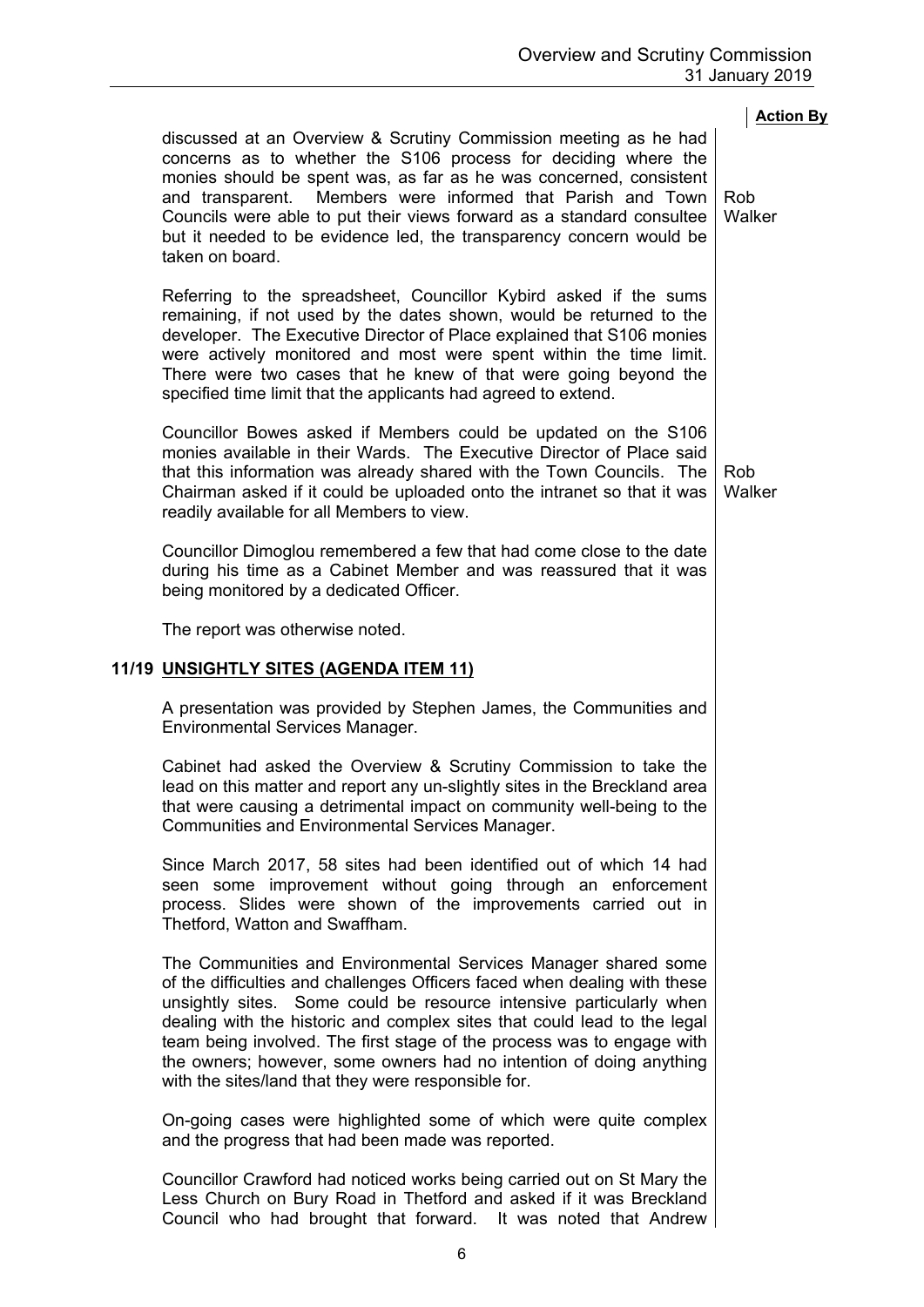| always the fault of the Council.                                                                                                                                                                                                                                                                                                                                                                                                                                                                                                                                                                                    |                  |  |
|---------------------------------------------------------------------------------------------------------------------------------------------------------------------------------------------------------------------------------------------------------------------------------------------------------------------------------------------------------------------------------------------------------------------------------------------------------------------------------------------------------------------------------------------------------------------------------------------------------------------|------------------|--|
| Councillor Jermy sympathised with the hard work involved but felt that<br>this was a huge opportunity to get rid of these unsightly sites and<br>anymore that could turn up in the future. He mentioned the Flagship<br>case studies that formed part of the presentation and felt that these<br>should be used as examples to affect change. In response, the<br>Communities and Environmental Services Manager agreed with this<br>approach as it would enable people to see what was going to happen<br>with these unsightly sites and prove that the Council was trying its<br>hardest to address these issues. |                  |  |
| Councillor Clarke was pleased to hear that the unsightly site in<br>Dereham was finally being addressed as it was having an adverse<br>effect on the area and the building was hard to let. As it stood, it could<br>put people off visiting the town which would then have a knock on affect<br>to the Council's Market Town Initiative. He mentioned the pigeon<br>problem too in the town but applauded all Officers involved in the<br>process. The Chairman reminded Members of the budget that was now<br>available for the unsightly site process.                                                           |                  |  |
| Councillor Dimoglou also congratulated the Team and he hoped that it<br>would be resourced accordingly. He also wanted to see more<br>regimented policies coming through for such matters.                                                                                                                                                                                                                                                                                                                                                                                                                          | Stephen<br>James |  |
| Councillor Wilkinson had a lot of sympathy for the Officers carrying out<br>this work but wanted to know why there were two lists of unsightly sites.<br>Members were informed that it was the intention to prioritise the list and<br>get end results for the most important ones so that the people were<br>aware of what the Council was doing and raise the profile.                                                                                                                                                                                                                                            |                  |  |
| Councillor Robert Richmond asked if there were many sites where grant<br>funding could be utilised. Members were informed that at the moment,<br>there were no cases that he was familiar with that would be suitable for<br>grant funding.                                                                                                                                                                                                                                                                                                                                                                         |                  |  |
| The Executive Director of Place felt that the Council could be better with<br>its Public Relations in regard to these matters and publicise its<br>successes to encourage other owners to take a more positive approach.<br>The most common unsightly site had been the one along the A47 at<br>Necton and on this occasion, the open market did it itself, It was about<br>encouraging owners to engage with the Council and do something<br>positive for the site as it had in Necton. The Team had the right<br>approach but it was just about patience.                                                         |                  |  |
| Councillor Brame asked when Ward Members would be notified of any<br>improvements to these unsightly sites. An email once a month would<br>be appreciated so that residents' could be responded to accordingly<br>when asked.                                                                                                                                                                                                                                                                                                                                                                                       |                  |  |
| Councillor Claussen did not agree with this approach as it would put                                                                                                                                                                                                                                                                                                                                                                                                                                                                                                                                                |                  |  |

Gayton, the Historic Buildings Officer, had been involved in this case for many years due to the historic nature of the site. The Communities and Environmental Services Manager explained that although the process seemed very long winded, Members were assured that it was not

more strain on Officers' invaluable time and felt that the Commission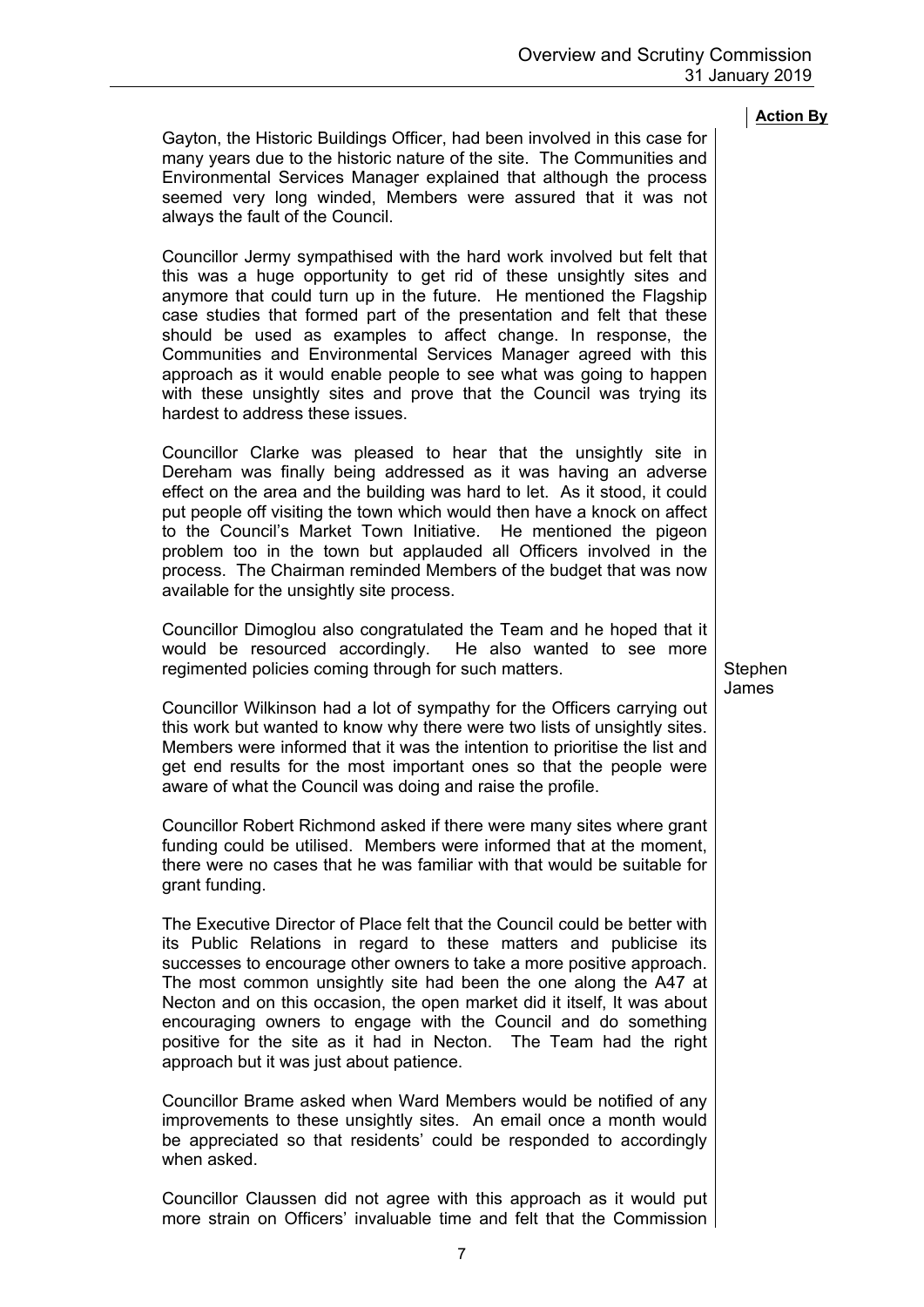was the best forum for an update. The Chairman agreed, emailing Ward Members would put an extra burden on Officers and would be a poor use of their time.

The Chairman thanked the Communities and Environmental Services Manager for his presentation.

### **12/19 AMENDMENTS TO THE BRECKLAND HOUSING ALLOCATIONS POLICY (AGENDA ITEM 12)**

Gordon Bambridge, the Executive Member for Growth presented the report which concerned proposed amendments to the Council's Housing Allocations Policy.

Breckland Council's current Housing Allocations Policy was last reviewed and adopted by the authority in 2016. The Policy sets out who was eligible to apply for housing and then set out an approach to the prioritisation of eligible households.

The Council's current Housing Allocations Policy stated that affordable housing within the Breckland district be ring-fenced for households with a local connection to the District as a whole, and that priority for housing be awarded to local households in the highest housing need. The only exception to this was for homes developed on 'exception sites', whereby homes were developed on small sites in response to the identification of a locally rising need for additional affordable housing. In this scenario, homes built on exception sites were typically prioritised for households with a connection to the parish where the homes had been built, over and above those who did not have a connection to the parish.

Separately to the processes relating to the housing allocations, a number of local communities across Breckland were developing Neighbourhood Plans. As Members were aware, the Neighbourhood Planning process had been developed by Government as a means of providing local communities with the opportunity to shape development in their areas. It was common place for Neighbourhood Plans to include policies on matters relating to design, amenity space and the location of development with settlements. However, an increasingly common ask by local communities developing Neighbourhood Plans was for a proportion of affordable housing delivered on sites allocated by the District Council (through the Local Plan process) to be prioritised for households with a local connection to that specific development area featured within Neighbourhood Plans related to affordable housing.

The amendment, if adopted, would enable additional preference to be given to applicants with a local connection to the parish, rather than just the District, in relation to sites being allocated over and above those already allocated in the District Council's Local Plan.

The proposed amendment to the Council's Housing Allocations Policy had been considered previously by the Overview & Scrutiny Commission at its meeting on 8 November 2018. Following a detailed discussion, Members requested that Officers returned to a future meeting as a means of providing clarity on a number of points raised by the Committee. The two key points raised had been as follows: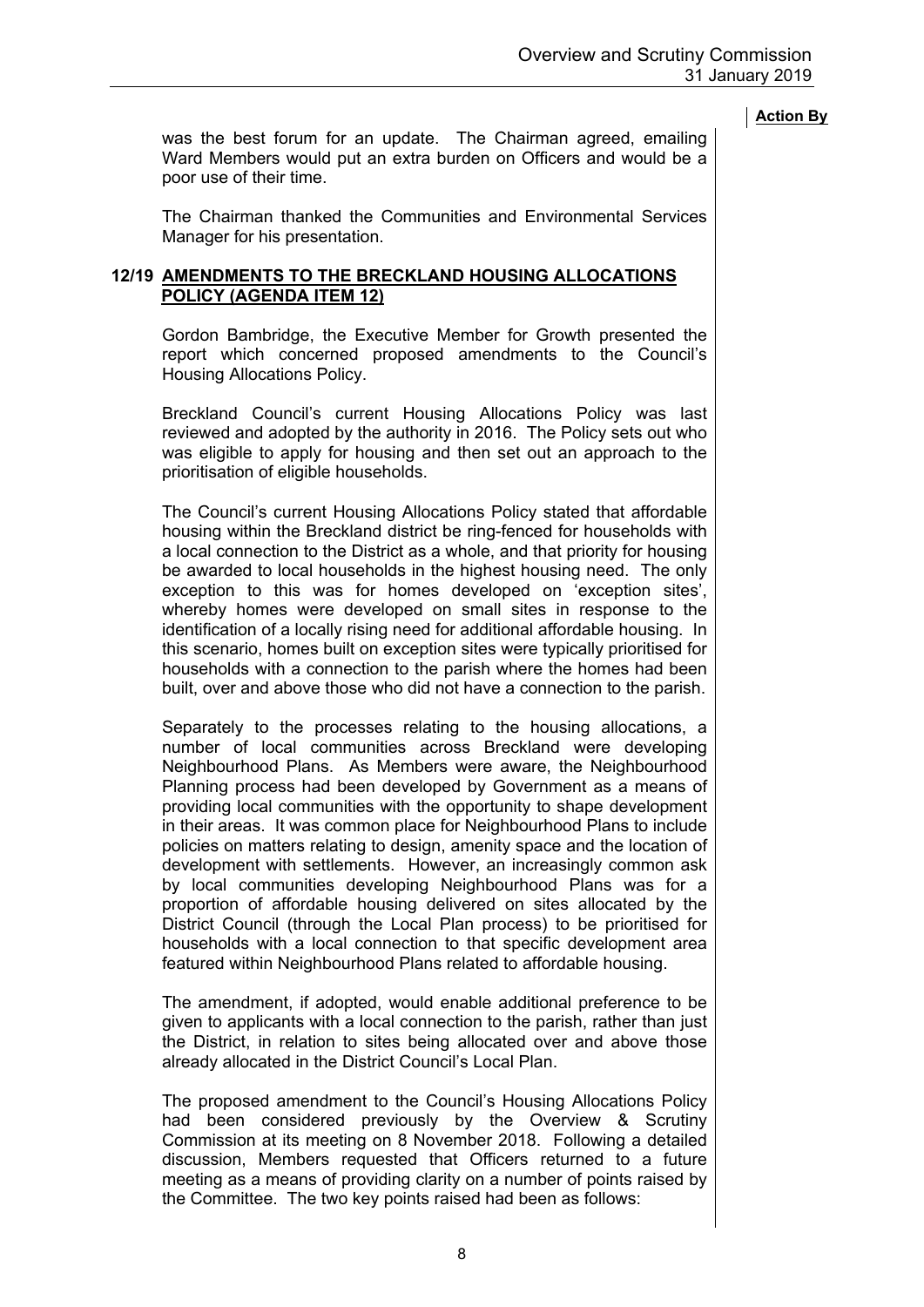- That further consideration be given as to whether the policy amendment should be amended in order to enable the parish local connection requirement to apply to lettings 'in perpetuity' – as opposed to simply applying on 'first let'.
- Whether it would be possible to apply a parish local connection requirement to all sites in all parishes in the District, regardless of whether a Neighbourhood Plan was in place.

Councillor Bambridge advised that having given further consideration to the Policy, it was now being proposed that the Policy proceed to public consultation on the basis of the Policy applying on 'first let' as opposed to 'in perpetuity'.

He urged Members to support this amendment.

Councillor Bambridge advised that a future re-appraisal of the whole Policy going forward would take time but this amendment, if approved, would be the first step, as an interim measure and would support anyone who wanted to use the Neighbourhood Planning process.

A detailed, lengthy discussion then ensued and many questions and concerns were raised including:

- Land ownership
- Risk of legal challenges to the soundness of the Policy
- Social Housing that could be sold (this concern was withdrawn)
- Why amend the Policy for the benefit of one Neighbourhood Plan request
- Parishes without a Neighbourhood Plan would be disadvantaged unless there were exception sites.

In response to a concern, the Executive Director of Place tried to explain the difference between 'in perpetuity' and 'first let'. He advised that if the parish local connection requirement to apply to lettings 'in perpetuity' – as opposed to simply applying on 'first let' this would mean that if there was no demand the property would remain void. He reminded Members of the several hundred people on the waiting lists and the demand for social housing.

Members were not at all happy with the proposed amendments.

The Chairman felt uncomfortable about going ahead with the amendments and proposed that the consultation be delayed until the report had been discussed by Cabinet at its next meeting on 5 February 2019. This proposal was seconded by Councillor Matthews.

Councillor Jermy felt that this matter should be added to the O&SC Work Programme and a procedure/process be created so that the Council would end up with an appropriate Housing Allocations Policy for all concerned.

**RECOMMEND** to Cabinet that consideration be given to the proposed amendments to the Council's Housing Allocations Policy.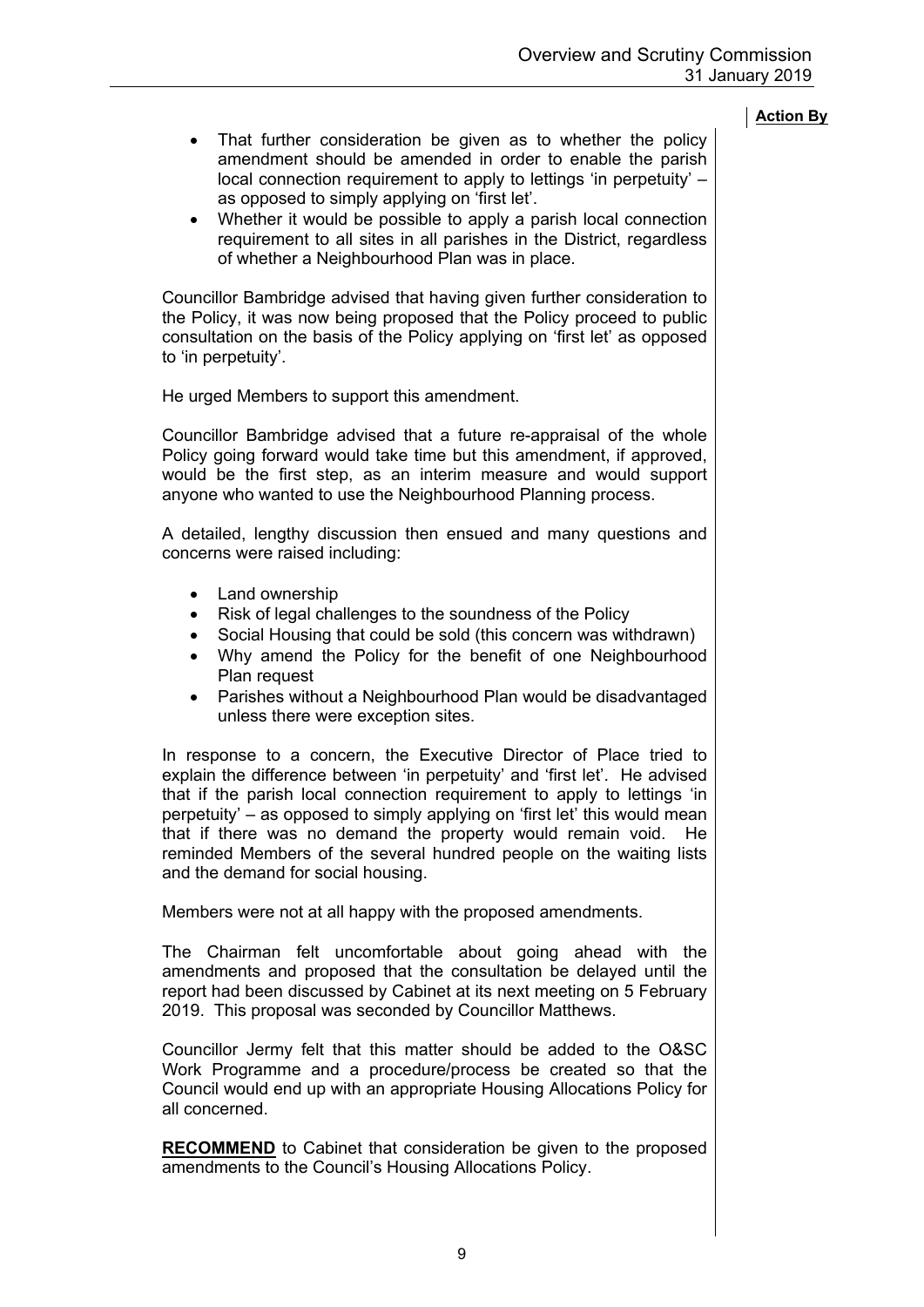# **13/19 TASK AND FINISH GROUPS (AGENDA ITEM 13)**

# (a) Findings from OSC Task & Finish Group - Impact of Fly-tipping

Councillor Jermy, the Chairman of the Task & Finish Group, thanked the Members for their time spent on this matter of fly-tipping, meeting on three occasions during the autumn of 2018. He also thanked the Officers involved who contributed the meetings as well as the external guests that had attended.

Councillor Jermy would have preferred Members of the T&F Group to scrutinise the report prior to it being presented to the Commission; however, he felt that all involved now had a better understanding of fly-tipping issues.

Officers had been able to confirm that all Councils across Norfolk were working together to tackle fly-tipping and that the materials being used for the county-wide campaign had been based on best practice in other counties.

The Norfolk Scrap campaign had recently been launched by Norfolk County Council and the Norfolk Waste Enforcement Group (NWEG) had been tasked with dealing with the increased activity; an Officer from Breckland Council was a member of this Group.

Members were informed that communication was key and the function on the Council's website that allowed residents to upload photos as well as map locations had increased the speed at which fly tips were responded to and also allowed the evidence used to pursue the individual for the offence.

Councillor Wilkinson was aware of the problems that Breckland District was having with fly-tipping and suggested that the information gathered should be forwarded to Norfolk County Council. The Chairman concurred with this suggestion but felt that a letter should be sent to Norfolk County Council informing them about these findings and a watching brief be kept on all activity. She also suggested that a further report be brought back to an Overview & Scrutiny Commission meeting in 6 months.

The Chairman thanked Councillor Jermy, Members and the Officers involved for the comprehensive report.

**RESOLVED** that a progress report be brought back to the Overview & Scrutiny Commission in 6 months.

#### **14/19 MEMBER INDUCTION PROGRAMME (AGENDA ITEM 14)**

Rory Ringer, the Democratic Services Manager presented this item.

A Member Induction Programme had been produced following feedback from the Member Development Panel.

The programme started with an Induction Day on Tuesday, 7 May 2019 which would be kept short so not to overwhelm new members, training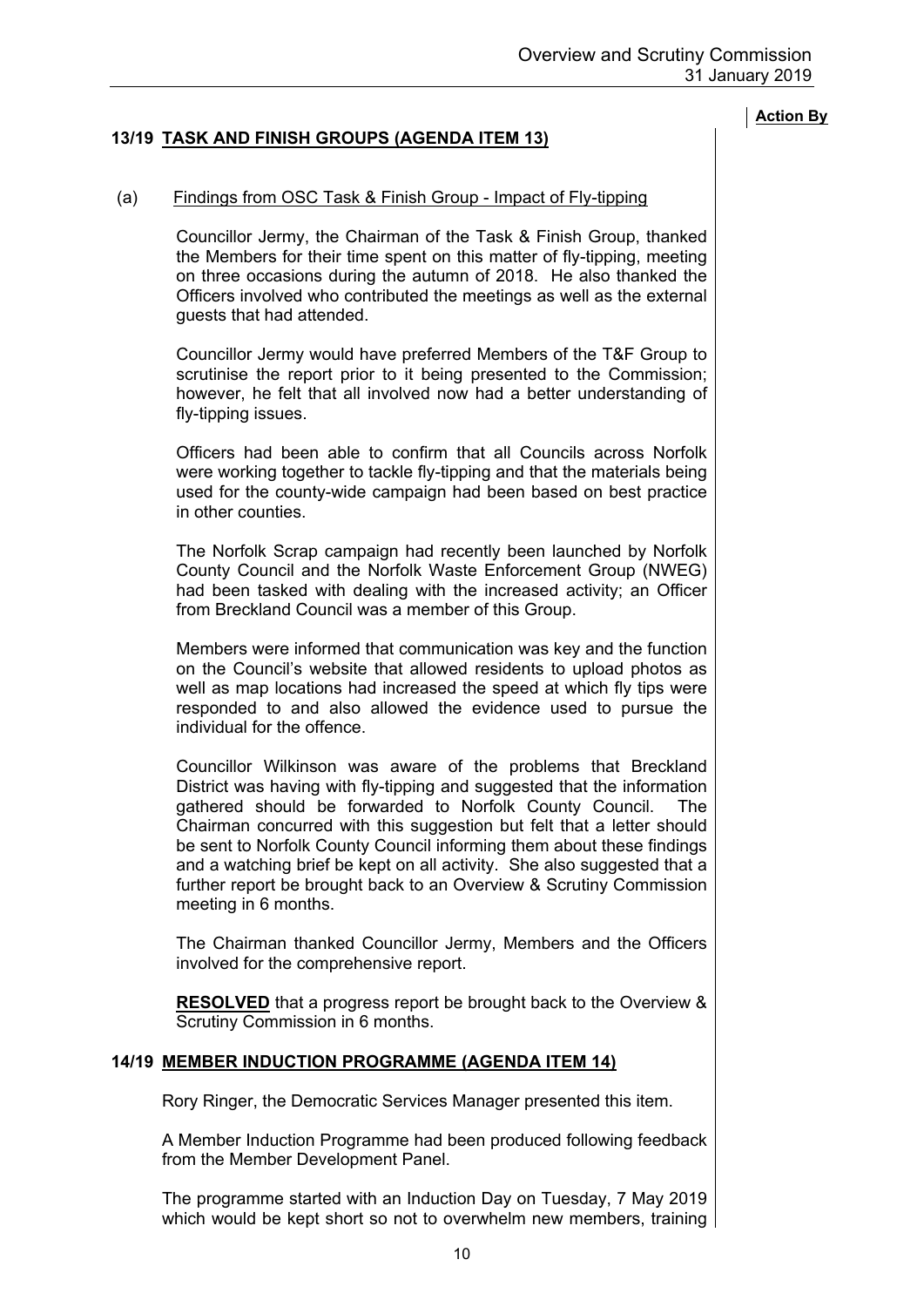sessions had been duplicated to allow flexibility and maximum attendance. Specific workshops would be held for Members of Committees, such as Planning, Licensing and Governance & Audit as part of a legal requirement. Overview & Scrutiny would also have a specific workshop to focus on

questioning skills and the role of Scrutiny itself.

E-Learning would be pushed forward to eliminate or reduce the use of paper.

Personal Development Plans would be produced by Breckland Training Services following interviews with each Member and would form the basis of the Member Training Programme going forward.

All new Members would receive Ward packs, created to explain the demographics for each Ward, plus Member Information packs (all would be sent electronically where possible).

Further work would continue to develop the programme and a final programme would be issued with the nomination packs that would be given to all candidates in March/April 2019. It would also be given to each elected candidate as part of their welcome pack.

The Chairman felt that speaking into the microphones at meetings should be added as part of the training too.

Councillor Jermy pointed out that the matter of issuing the IT equipment was discussed at the Member Development Panel specifically to reduce the rush following the Elections. He also felt that once the person(s) became an official candidate they should be directed to the website as a great deal of information about the Council was readily available. The Democratic Services Manager advised that issuing of the IT equipment had been considered but it was felt not to be such a good idea until after the Election.

Councillor Richmond asked if new Members would be supported by mentors as he found the benefits of having mentor to be invaluable when he was first elected. Members were informed that Karen Hitchcock, the Learning & Development Officer would be emailing Members asking them if they wanted to take on the role of being a mentor to newly elected Members.

Councillor Bowes asked if twin-hatters would be receiving Breckland iPads as she did not believe it was necessary as they would be supplied with IT equipment by Norfolk County Council. The Democratic Services Manager advised that the IT team were aware of this, but he would discuss this further with Jason Tillyard, the IT Manager.

Rory Ringer

The report was otherwise noted.

# **15/19 OUTSIDE BODY FEEDBACK (STANDING ITEM) (AGENDA ITEM 15)**

Councillor Kybird mentioned the Norfolk Museum Service preview of the new Viking Exhibition which would run until the middle of September 2019. He encouraged Members to attend.